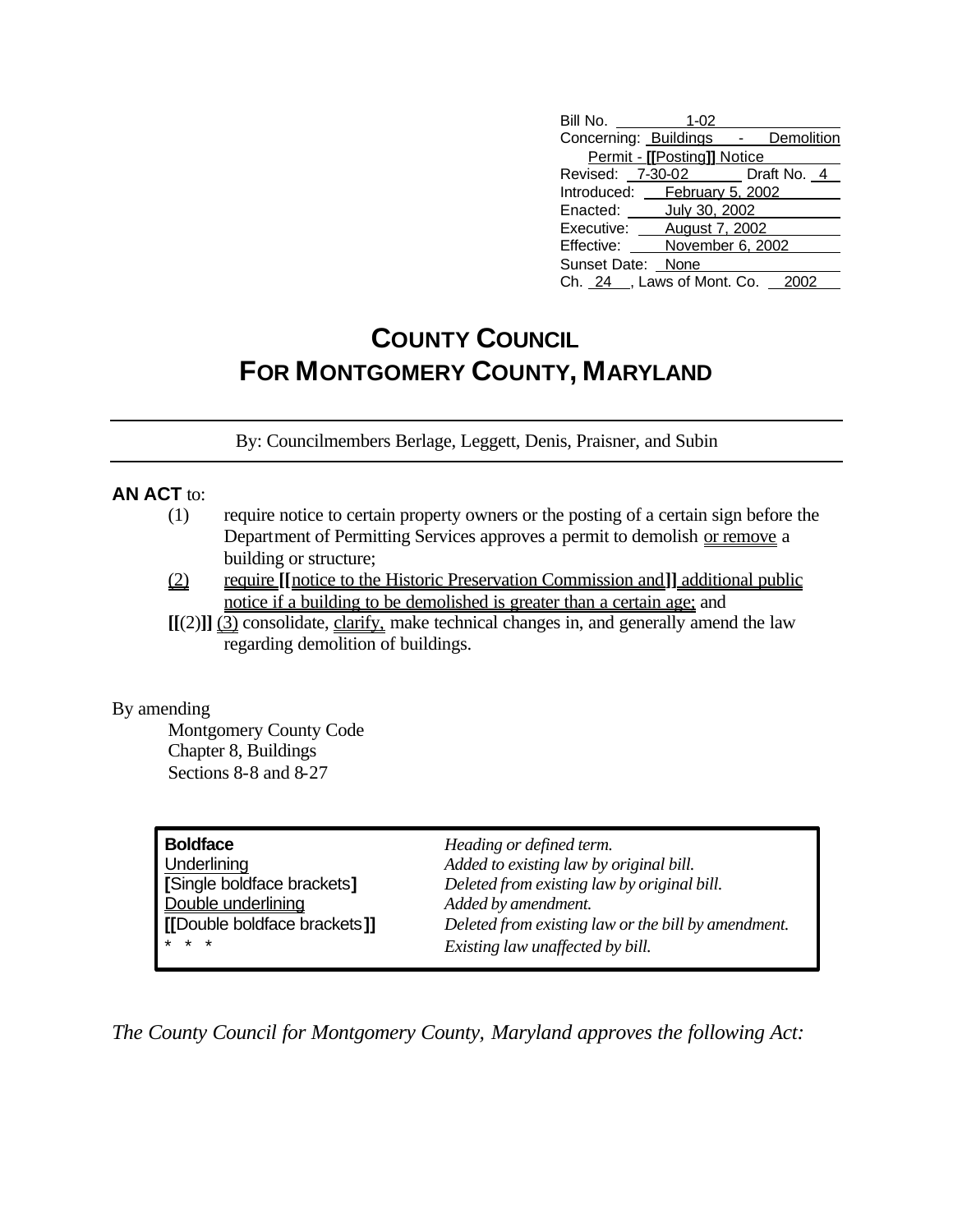| $\mathbf{1}$   |            | Sec. 1. Section 8-8 is repealed and Section 8-27 is amended as follows:                |
|----------------|------------|----------------------------------------------------------------------------------------|
| $\overline{2}$ |            | [8-8. Removal of buildings.]                                                           |
| 3              | (a)        | <i>Notice to adjoining owners.</i> Only when written notice has been given             |
| $\overline{4}$ |            | by the applicant to the owners of adjoining lots and to the owners of                  |
| 5              |            | wired or other facilities, of which the temporary removal may be                       |
| 6              |            | necessitated by the proposed work, shall a permit be granted for the                   |
| 7              |            | removal of a building or structure.]                                                   |
| $8\,$          | [(b)]      | Lot regulation. Whenever a building is demolished or removed, the                      |
| 9              |            | premises shall be maintained free from all unsafe or hazardous                         |
| 10             |            | conditions by the proper regulation of the lot, restoration of established             |
| 11             |            | grades, and the erection of the necessary retaining walls and fences in                |
| 12             |            | accordance with the provisions of this Chapter.]                                       |
| 13             |            | 8-27. Demolition or removal of buildings.                                              |
| 14             | (a)        | In the demolition of buildings, all abandoned water, electric, sewer and               |
| 15             |            | other service connections shall be plugged and sealed and permission to                |
| 16             |            | proceed shall be secured from the utility companies and from the                       |
| 17             |            | municipal agencies having jurisdiction. The building shall be                          |
| 18             |            | exterminated for rats and other rodents prior to removal or demolition.]               |
| 19             | <u>(a)</u> | <i>Notice.</i> The Director must [[deliver]] mail written notice, at least 10          |
| 20             |            | days before the Director issues a permit to remove or demolish a                       |
| 21             |            | <u>building or structure, to the owner of each adjacent and confronting lot.</u>       |
| 22             |            | The applicant must give the Department the name and address of the                     |
| 23             |            | <u>owner of each adjacent and confronting lot. The notice must</u> [ <i>describe</i> ] |
| 24             |            | the proposed demolition]] identify the building or structure to be                     |
| 25             |            | <u>demolished or removed, specify the process for issuing the permit and</u>           |
| 26             |            | the time limit to appeal the issuance of a permit to the Board of Appeals,             |
| 27             |            | and include any other information the Director finds useful. The                       |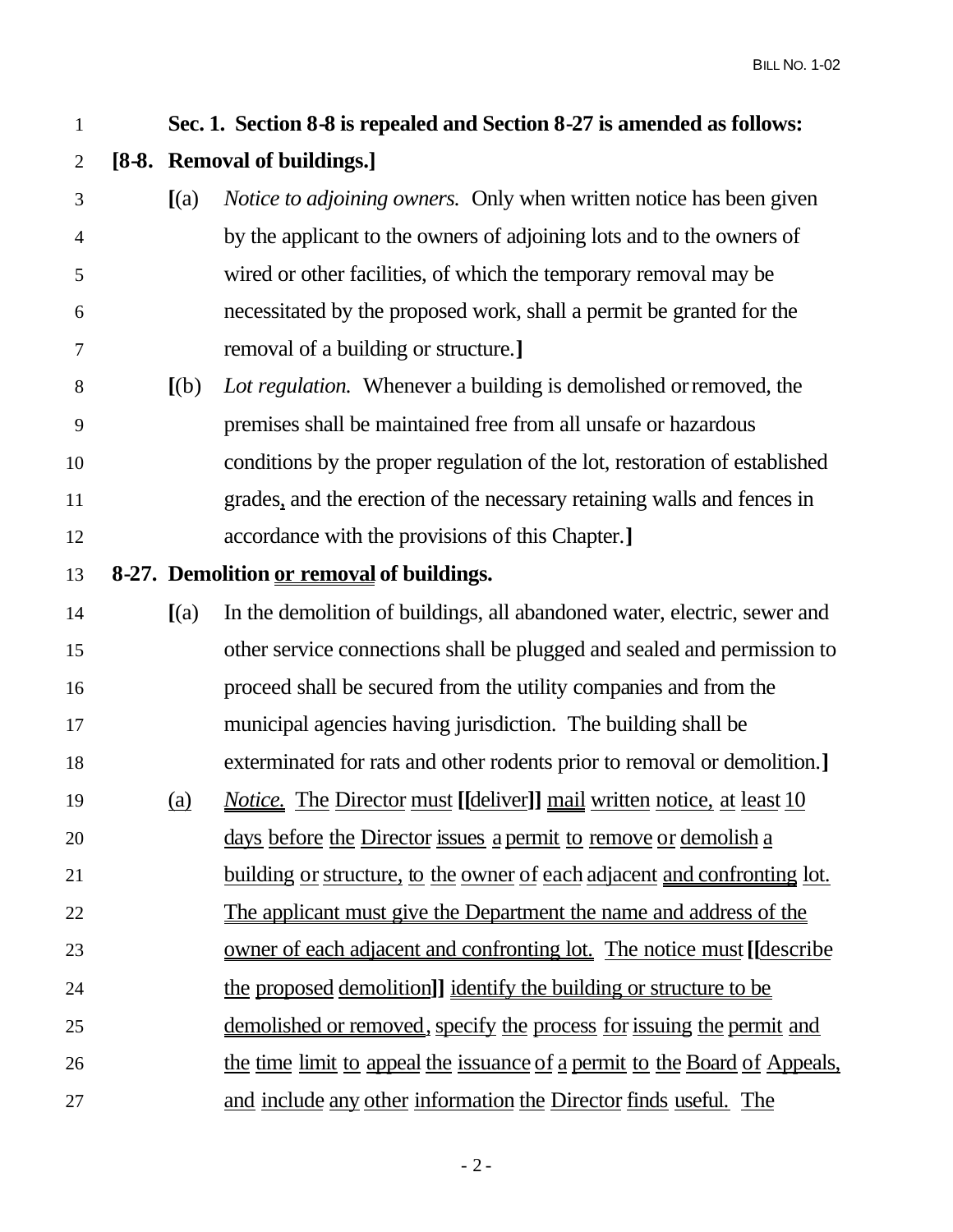**BILL NO. 1-02** 

| 28 |                               | Director need not deliver this notice if unsafe conditions require               |
|----|-------------------------------|----------------------------------------------------------------------------------|
| 29 |                               | <u>immediate demolition or removal of the building or structure.</u>             |
| 30 | <u>(b)</u>                    | <i>Signage.</i> The Director need not deliver the notice required by             |
| 31 |                               | subsection (a) if, at least 10 days before the Director issues a permit to       |
| 32 |                               | <u>remove or demolish a building or structure, the applicant posts at a</u>      |
| 33 |                               | <u>conspicuous location on the lot a sign describing the proposed</u>            |
| 34 |                               | <u>demolition or removal, specifying the process for issuing the permit and</u>  |
| 35 |                               | the time limit to appeal the issuance of a permit to the Board of Appeals,       |
| 36 |                               | and including any other information the Director requires. The sign              |
| 37 |                               | <u>must conform to design, content, size, and location requirements set by</u>   |
| 38 |                               | <u>regulation under Section 8-13(a).</u>                                         |
| 39 | $\underline{\underline{(c)}}$ | Special notice for older buildings. At least 30 days before the Director         |
| 40 |                               | <u>issues a permit to demolish or remove a building, other than a single-</u>    |
| 41 |                               | family dwelling, that will be more than 25 years old when it is                  |
| 42 |                               | <u>demolished or removed, the Director must [[notify the County Historic</u>     |
| 43 |                               | <u>Preservation Commission of the permit application and must]] list the</u>     |
| 44 |                               | address of the property on a properly designated website or other widely         |
| 45 |                               | available form of electronic notice.                                             |
| 46 |                               | [[(c)]] (d) Notice to utilities. Before the Director may issue a demolition or   |
| 47 |                               | <u>removal permit, the applicant must notify each connected public utility</u>   |
| 48 |                               | and obtain a written release confirming that all service connections and         |
| 49 |                               | appurtenant equipment, such as meters and regulators, have been safely           |
| 50 |                               | disconnected and sealed.                                                         |
| 51 |                               | <u>[[(d)]] (e) Permit requirement; conditions.</u> A person must not demolish or |
| 52 |                               | remove a building or structure unless the Director has issued a permit to        |
| 53 |                               | do so under this Section. Each demolition or removal permit must                 |
| 54 |                               | require the applicant to:                                                        |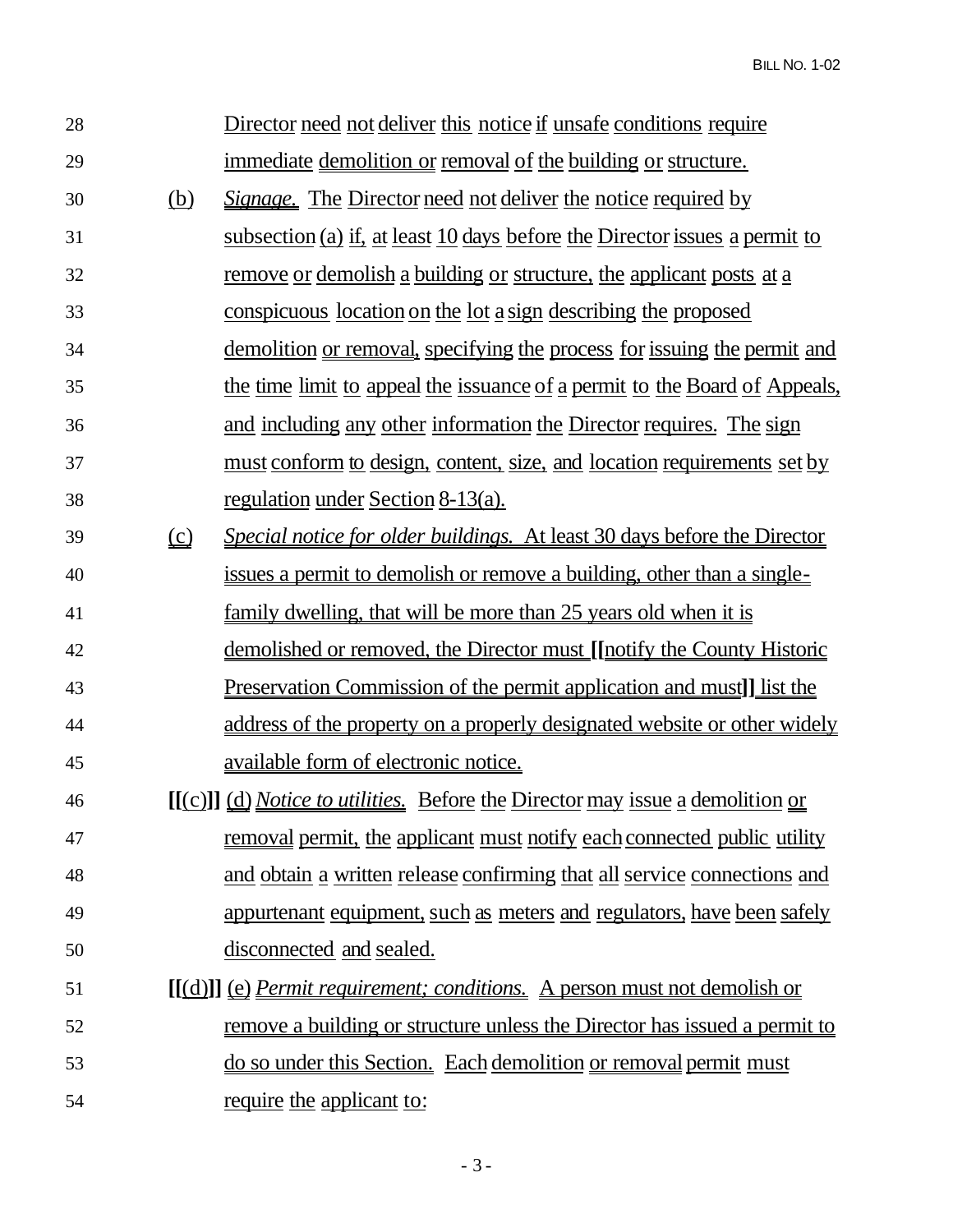| 55 |              | (1)                                   | before demolishing or removing a building or structure,                                     |
|----|--------------|---------------------------------------|---------------------------------------------------------------------------------------------|
| 56 |              |                                       | exterminate any rodents or other pests in it;                                               |
| 57 |              | (2)                                   | after demolition or removal, clear all construction and demolition                          |
| 58 |              |                                       | debris;                                                                                     |
| 59 |              | $\Omega$                              | restore the established grade of the surrounding land, unless a                             |
| 60 |              |                                       | sediment control permit is otherwise required; and                                          |
| 61 |              |                                       | $[(3)]$ $(4)$ at all times keep the site free from any unsafe condition.                    |
| 62 |              |                                       | $[(b)]$ $[(e)]$ $(f)$ <i>Bond or surety.</i> [The] Each applicant for [the] a demolition or |
| 63 |              |                                       | removal permit [shall] must file a performance bond, cash, certificate of                   |
| 64 |              |                                       | guarantee, or surety[,] with the [County] Department, in an amount                          |
| 65 |              |                                       | equal to the cost of [removal of such building] demolition or removal, to                   |
| 66 |              |                                       | [insure] assure the safe and expedient demolition or removal of [such]                      |
| 67 |              |                                       | the building or structure and clearing of the site. If the building or                      |
| 68 |              |                                       | structure is not demolished or removed and the site is not cleared of all                   |
| 69 |              |                                       | debris within the time specified in the permit, but [in no event] not                       |
| 70 |              |                                       | sooner than [sixty $(60)$ ] $\underline{60}$ days after [issuing] the permit is issued, the |
| 71 |              |                                       | Director [can] may enter the property, [remove] demolish or remove the                      |
| 72 |              |                                       | building <u>or structure</u> , clear the site of debris, and <u>take action</u> to forfeit  |
| 73 |              |                                       | the performance bond, enforce the guarantee, or otherwise [in order to]                     |
| 74 |              |                                       | reimburse the [County] Department for its cost.                                             |
| 75 | $\mathbf{Q}$ |                                       | Definitions. As used in this Section:                                                       |
| 76 |              | $\underline{\underline{1}}$           | <u>remove means to move a building or structure substantially intact</u>                    |
| 77 |              |                                       | <u>from or within a site; and</u>                                                           |
| 78 |              | $\underline{\underline{\mathcal{Q}}}$ | <i>demolish</i> means to tear down or destroy an entire building or                         |
| 79 |              |                                       | structure, or all of a building or structure except a single wall or                        |
| 80 |              |                                       | façade.                                                                                     |